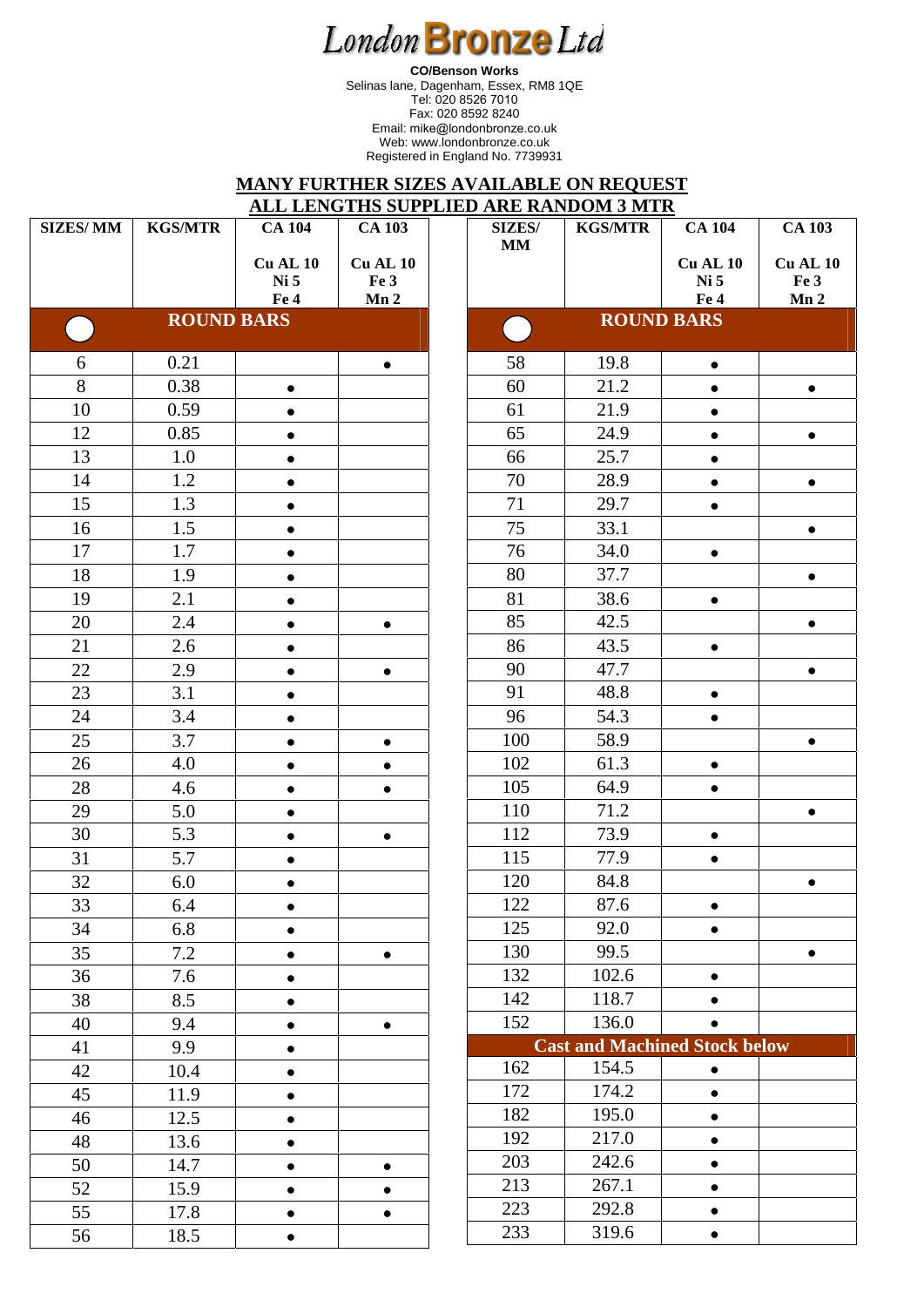**CO/Benson Works**  Selinas lane, Dagenham, Essex, RM8 1QE Tel: 020 8593 0212 Fax: 020 8592 8240 Email: londonbronze@hotmail.co.uk Web: www.londonbronze.co.uk Registered in England No. 7739931

#### **MANY FURTHER SIZES AVAILABLE ON REQUEST ALL LENGTHS SUPPLIED ARE RANDOM 3 MTR**

**r** 

| <b>SIZES/MM</b>                                           | <b>KGS/M</b> | <b>CA 104</b>      | <b>CA 103</b>   |  |  |  |  |  |  |
|-----------------------------------------------------------|--------------|--------------------|-----------------|--|--|--|--|--|--|
|                                                           |              |                    | <b>Cu AL 10</b> |  |  |  |  |  |  |
|                                                           |              | Cu AL 10<br>Ni 5   | Fe 3            |  |  |  |  |  |  |
|                                                           |              | Fe 4               | Mn <sub>2</sub> |  |  |  |  |  |  |
| <b>ROUND BARS</b><br><b>Cast and Machined Stock: CONT</b> |              |                    |                 |  |  |  |  |  |  |
| 243                                                       | 347.7        |                    |                 |  |  |  |  |  |  |
| 253                                                       | 376.9        | $\bullet$          |                 |  |  |  |  |  |  |
| 263                                                       | 407.2        | $\bullet$          |                 |  |  |  |  |  |  |
| 273                                                       | 438.8        | 0<br>$\bullet$     |                 |  |  |  |  |  |  |
| 283                                                       | 471.7        |                    |                 |  |  |  |  |  |  |
| 293                                                       | 505.4        |                    |                 |  |  |  |  |  |  |
| 303                                                       | 540.5        | $\bullet$          |                 |  |  |  |  |  |  |
| 313                                                       | 576.8        | $\bullet$          |                 |  |  |  |  |  |  |
| 323                                                       | 614.2        | $\bullet$          |                 |  |  |  |  |  |  |
| 363                                                       | 776.0        | $\bullet$          |                 |  |  |  |  |  |  |
| 383                                                       | 864.0        | $\bullet$          |                 |  |  |  |  |  |  |
| 404                                                       | 974.0        |                    |                 |  |  |  |  |  |  |
|                                                           |              | <b>HEXAGON BAR</b> |                 |  |  |  |  |  |  |
|                                                           |              |                    |                 |  |  |  |  |  |  |
| 10                                                        | 0.64         | ٠                  |                 |  |  |  |  |  |  |
| 12                                                        | 0.92         | $\bullet$          |                 |  |  |  |  |  |  |
| 13                                                        | 1.1          |                    |                 |  |  |  |  |  |  |
| 14                                                        | 1.3          |                    |                 |  |  |  |  |  |  |
| 17                                                        | 1.9          |                    |                 |  |  |  |  |  |  |
| 19                                                        | 2.3          |                    |                 |  |  |  |  |  |  |
| 22                                                        | 3.1          | $\bullet$          |                 |  |  |  |  |  |  |
| 24                                                        | 3.7          | $\bullet$          |                 |  |  |  |  |  |  |
| 27                                                        | 4.7          | $\bullet$          |                 |  |  |  |  |  |  |
| 30                                                        | 5.8          |                    |                 |  |  |  |  |  |  |
| 32                                                        | 6.7          |                    |                 |  |  |  |  |  |  |
| 36                                                        | 8.4          |                    |                 |  |  |  |  |  |  |
| 41                                                        | 10.9         | 0                  |                 |  |  |  |  |  |  |
| 46                                                        | 13.7         |                    |                 |  |  |  |  |  |  |
| 50                                                        | 16.2         |                    |                 |  |  |  |  |  |  |
| 55                                                        | 19.6         | $\bullet$          |                 |  |  |  |  |  |  |
| 60                                                        | 23.4         | $\bullet$          |                 |  |  |  |  |  |  |
| 65                                                        | 27.4         | $\bullet$          |                 |  |  |  |  |  |  |
| 70                                                        | 31.8         |                    |                 |  |  |  |  |  |  |
|                                                           |              |                    |                 |  |  |  |  |  |  |
| 10 X 10                                                   | 0.8          | <b>SQUARE BARS</b> |                 |  |  |  |  |  |  |
| 20 X 20                                                   | 3.6          | 0                  |                 |  |  |  |  |  |  |

 $25 X 25$  5.5  $\bullet$ 30 X 30 7.7 **•** 

|                    | <b>KGS/M</b>             | <b>CA 104</b>   | AB2             |
|--------------------|--------------------------|-----------------|-----------------|
|                    |                          | Cu AL 10        | <b>Cu AL 10</b> |
|                    |                          | Ni <sub>5</sub> | Fe 5            |
|                    |                          | Fe 4            | $NI$ 5 - $C$    |
|                    | <b>SQUARE BARS CONT:</b> |                 |                 |
| 35 X 35            | 10.3                     |                 |                 |
| 40 X 40            | 13.2                     |                 |                 |
| 45 X 45            | 16.6                     |                 |                 |
| 50 X 50            | 20.3                     | $\bullet$       | ●               |
| 55 X 55            | 24.4                     |                 |                 |
| 60 X 60            | 28.8                     |                 |                 |
| 70 X 70            | 38.9                     | ●               |                 |
| $80$ X $80$        | 50.4                     |                 |                 |
| 90 X 90            | 63.5                     |                 |                 |
| 100 X 100          | 78.0                     |                 |                 |
| 100 X 110          | 94.1                     |                 |                 |
| 120 X 120          | 111.6                    | $\bullet$       |                 |
| 130 X 130          | 130.7                    |                 |                 |
| 140 X 140          | 151.2                    |                 |                 |
| 150 X 150          | 173.3                    |                 |                 |
| 160 X 160          | 196.8                    |                 |                 |
| 180 X 180          | 248.4                    |                 |                 |
| 200 X 200          | 306.0                    |                 |                 |
|                    | <b>FLAT BARS</b>         |                 |                 |
| 20 X 10            | 2.0                      |                 |                 |
| 20 X 15            | 2.8                      |                 |                 |
| 25 X 15            |                          |                 |                 |
|                    | 3.4                      |                 |                 |
| 30 X 10            | 2.9                      |                 |                 |
| 30 X 15            | 4.1                      |                 |                 |
| 30 X 20            | 5.3                      |                 |                 |
| 30 X 25            | 6.5                      | $\bullet$       |                 |
| 40 X 10            | 3.8                      | $\bullet$       |                 |
| 40 X 15            | 5.4                      |                 |                 |
| $40 \times 20$     | 6.9                      | $\bullet$       |                 |
| 40 X 25            | 8.5                      |                 |                 |
|                    |                          |                 |                 |
| 40 X 30<br>45 X 30 | 10.1<br>11.3             |                 |                 |
| 50 X 6             | 3.1                      |                 |                 |
| 50 X 10            | 4.7                      | $\bullet$       |                 |
| 50 X 15            | 6.6                      | 0               |                 |
| 50 X 20            |                          | $\bullet$       |                 |
|                    | 8.6                      |                 |                 |
| 50 X 25            | 10.5                     | $\bullet$       |                 |
| 50 X 30<br>50 X 35 | 12.5<br>14.4             |                 |                 |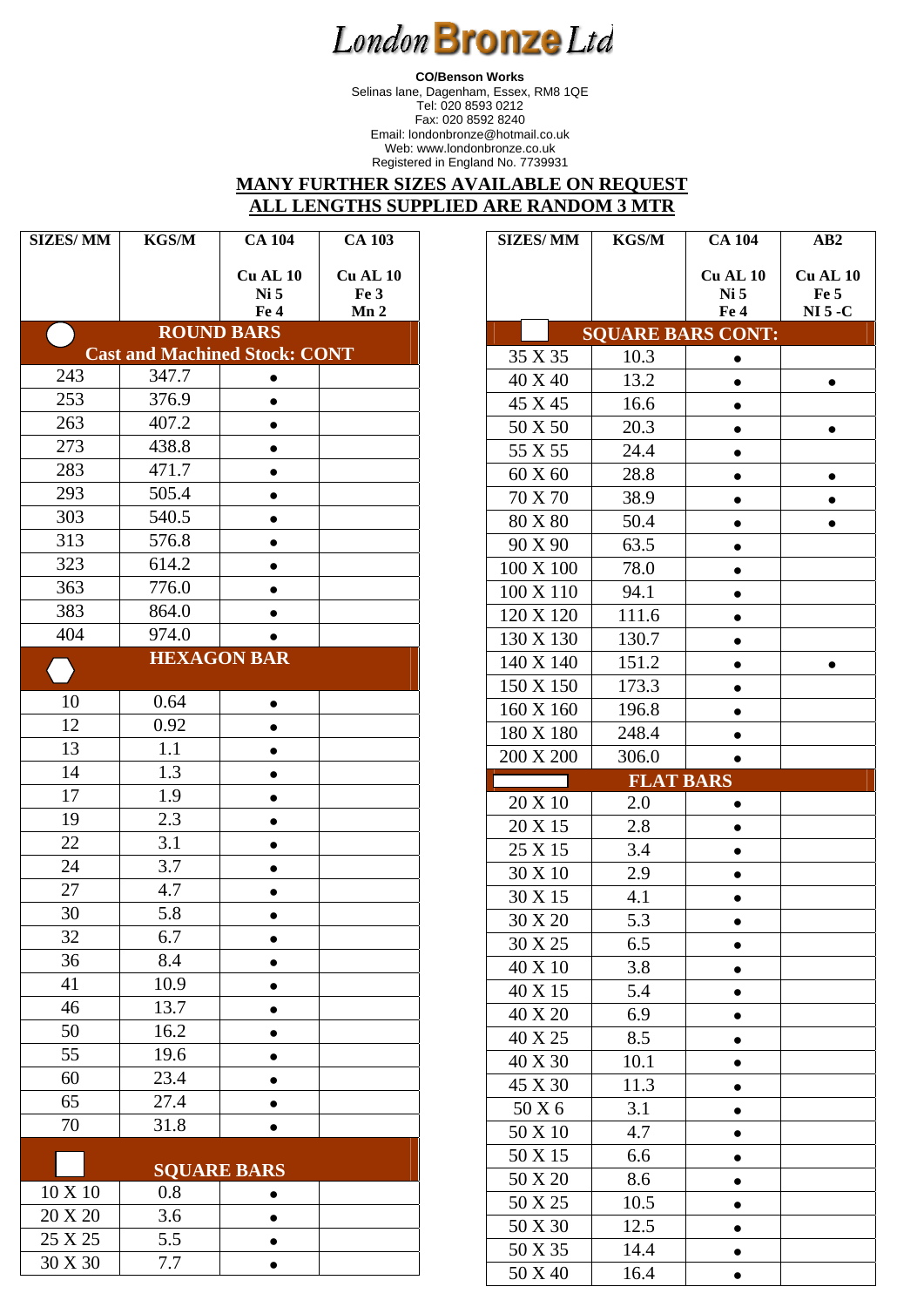**CO/Benson Works**  Selinas lane, Dagenham, Essex, RM8 1QE Tel: 020 8593 0212 Fax: 020 8592 8240 Email: londonbronze@hotmail.co.uk Web: www.londonbronze.co.uk Registered in England No. 7739931

### **MANY FURTHER SIZES AVAILABLE ON REQUEST ALL LENGTHS SUPPLIED ARE RANDOM 3 MTR**

| <b>SIZES/MM</b>                                       | <b>KGS/PC</b> |                         | AB2                     |  |  |  |  |  |  |
|-------------------------------------------------------|---------------|-------------------------|-------------------------|--|--|--|--|--|--|
|                                                       |               | <b>Cu AL 10</b><br>Ni 5 | <b>Cu AL 10</b><br>Fe 5 |  |  |  |  |  |  |
|                                                       |               | Fe 4                    | $NI$ 5 - $C$            |  |  |  |  |  |  |
| <b>Contract Contract Contract</b><br><b>FLAT BARS</b> |               |                         |                         |  |  |  |  |  |  |
| 60 X 10                                               | 5.6           | $\bullet$               |                         |  |  |  |  |  |  |
| 60 X 15                                               | 7.9           |                         |                         |  |  |  |  |  |  |
| 60 X 20                                               | 10.2          | $\bullet$               |                         |  |  |  |  |  |  |
| 60 X 25                                               | 12.6          | ٠                       |                         |  |  |  |  |  |  |
| 60 X 30                                               | 14.9          | $\bullet$               |                         |  |  |  |  |  |  |
| 60 X 35                                               | 17.2          | $\bullet$               |                         |  |  |  |  |  |  |
| 60 X 40                                               | 19.5          |                         |                         |  |  |  |  |  |  |
| 64 X 54                                               | 27.7          |                         |                         |  |  |  |  |  |  |
| 70 X 10                                               | 6.5           | $\bullet$               |                         |  |  |  |  |  |  |
| 70 X 15                                               | 9.2           | $\bullet$               |                         |  |  |  |  |  |  |
| 70 X 20                                               | 11.9          |                         |                         |  |  |  |  |  |  |
| 70 X 25                                               | 14.6          |                         |                         |  |  |  |  |  |  |
| 70 X 30                                               | 17.3          |                         |                         |  |  |  |  |  |  |
| 70 X 35                                               | 20.0          | $\bullet$               |                         |  |  |  |  |  |  |
| 70 X 40                                               | 22.7          |                         |                         |  |  |  |  |  |  |
| 70 X 50                                               | 28.1          |                         |                         |  |  |  |  |  |  |
| 80 X 10                                               | 7.4           |                         |                         |  |  |  |  |  |  |
| 80 X 15                                               | 10.5          |                         |                         |  |  |  |  |  |  |
| 80 X 20                                               | 13.5          |                         |                         |  |  |  |  |  |  |
| 80 X 25                                               | 16.6          | $\bullet$               |                         |  |  |  |  |  |  |
| 80 X 30                                               | 19.7          | ٠                       | $\bullet$               |  |  |  |  |  |  |
| 80 X 35                                               | 22.8          | $\bullet$               |                         |  |  |  |  |  |  |
| 80 X 40                                               | 25.8          | $\bullet$               |                         |  |  |  |  |  |  |
| 80 X 50                                               | 32.0          |                         |                         |  |  |  |  |  |  |
| 80 X 60                                               | 38.1          |                         |                         |  |  |  |  |  |  |
| 85 X 25                                               | 17.6          |                         |                         |  |  |  |  |  |  |
| 90 X 20                                               | 15.4          |                         |                         |  |  |  |  |  |  |
| 90 X 25                                               | 18.6          |                         |                         |  |  |  |  |  |  |
| 90 X 30                                               | 22.1          | $\bullet$               | $\bullet$               |  |  |  |  |  |  |
| 90 X 40                                               | 29.0          |                         |                         |  |  |  |  |  |  |
| 90 X 50                                               | 35.9          |                         |                         |  |  |  |  |  |  |
| 90 X 60                                               | 42.8          |                         |                         |  |  |  |  |  |  |
| 100 X 10                                              | 9.2           |                         |                         |  |  |  |  |  |  |
| 100 X 15                                              | 13.0          |                         |                         |  |  |  |  |  |  |
| 100 X 20                                              | 16.8          |                         |                         |  |  |  |  |  |  |
| 100 X 25                                              | 20.7          |                         |                         |  |  |  |  |  |  |
| 100 X 30                                              | 28.3          |                         |                         |  |  |  |  |  |  |
| 100 X 35                                              | 28.3          |                         |                         |  |  |  |  |  |  |
| 100 X 40                                              | 32.1          |                         |                         |  |  |  |  |  |  |

| <b>SIZES/MM</b> | <b>KGS/M</b>     | <b>CA 104</b>   | AB2          |
|-----------------|------------------|-----------------|--------------|
|                 |                  | <b>Cu AL 10</b> | Cu AL 10     |
|                 |                  | Ni <sub>5</sub> | Fe 5         |
|                 |                  | Fe 4            | $NI$ 5 - $C$ |
|                 | <b>FLAT BARS</b> |                 |              |
| 100 X 50        | 39.8             |                 | $\bullet$    |
| 100 X 60        | 47.4             |                 |              |
| 100 X 70        | 55.1             |                 |              |
| 100 X 80        | 62.7             |                 |              |
| 120 X 20        | 20.1             | $\bullet$       |              |
| 120 X 25        | 24.7             | $\bullet$       |              |
| 120 X 40        | 38.4             | $\bullet$       |              |
| 120 X 50        | 47.6             | ٠               |              |
| 120 X 60        | 56.7             | $\bullet$       |              |
| 120 X 80        | 75.0             | ٠               |              |
| 125 X 30        | 30.5             |                 |              |
| 130 X 40        | 41.6             |                 |              |
| 140 X 25        | 28.8             | $\bullet$       |              |
| 140 X 30        | 34.1             | ٠               |              |
| 140 X 50        | 55.4             |                 |              |
| 145 X 35        | 40.8             |                 |              |
| 150 X 50        | 59.3             | $\bullet$       |              |
| 160 X 20        | 26.7             | $\bullet$       |              |
| 160 X 25        | 32.8             |                 |              |
| 160 X 60        | 75.3             | $\bullet$       |              |
| 160 X 100       | 123.9            | ٠               |              |
| 165 X 35        | 46.3             | $\bullet$       |              |
| 180 X 40        | 57.3             |                 |              |
| 180 X 65        | 91.5             |                 |              |
| 180 X 80        | 111.9            |                 |              |
| 200 X 20        | 33.3             |                 |              |
| 200 X 30        | 48.5             | $\bullet$       |              |
| 200 X 50        | 78.8             | $\bullet$       |              |
| 200 X 80        | 124.2            | $\bullet$       |              |
| 250 X 100       | 192.8            |                 |              |
| 265 X 25        | 54.1             |                 |              |
| 300 X 100       | 231.0            |                 |              |
| 312 X 17        | 44.7             |                 |              |
| 312 X 22        | 56.5             |                 |              |
| 312 X 27        | 68.3             |                 |              |
| 312 X 42        | 103.6            |                 |              |
| 312 X 52        | 127.2            |                 |              |
| 400 X 95        | 293.0            |                 | ٠            |
| 400 X 120       | 368.0            |                 |              |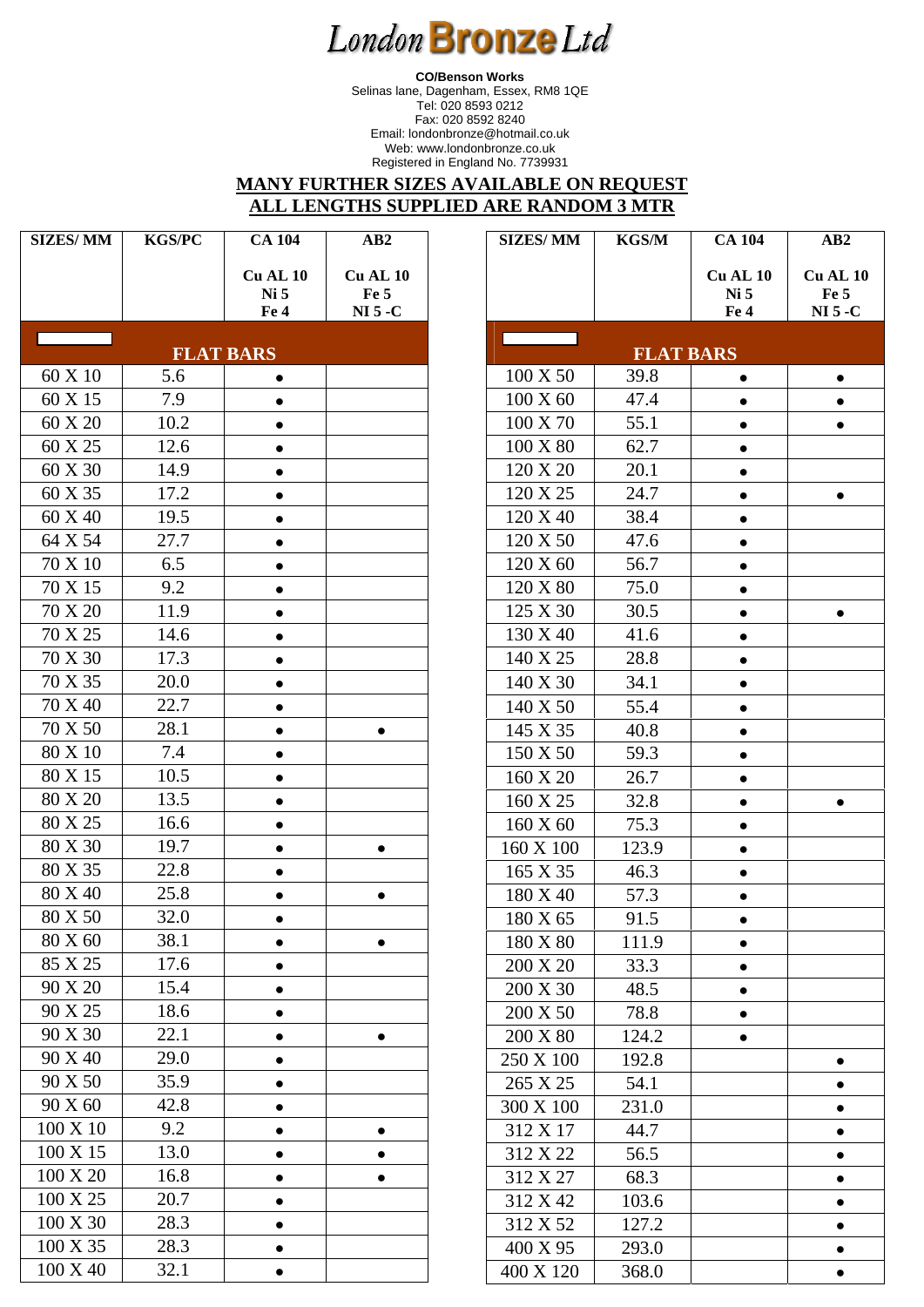**CO/Benson Works**  Selinas lane, Dagenham, Essex, RM8 1QE Tel: 020 8593 0212 Fax: 020 8592 8240 Email: londonbronze@hotmail.co.uk Web: www.londonbronze.co.uk Registered in England No. 7739931

#### **MANY FURTHER SIZES AVAILABLE ON REQUEST ALL LENGTHS SUPPLIED ARE RANDOM 3 MTR**

| <b>SIZES/MM</b> | <b>KGS/PC</b> | <b>CA 104</b>                      | AB2                     | <b>SIZES/MM</b> | <b>KGS/M</b>       | <b>CA 104</b>           | AB2                     |
|-----------------|---------------|------------------------------------|-------------------------|-----------------|--------------------|-------------------------|-------------------------|
|                 |               | <b>Cu AL 10</b><br>Ni <sub>5</sub> | <b>Cu AL 10</b><br>Fe 5 |                 |                    | <b>Cu AL 10</b><br>Ni 5 | <b>Cu AL 10</b><br>Fe 5 |
|                 |               | Fe 4                               | $NI$ 5 - $C$            |                 |                    | Fe 4                    | $NI$ 5 - $C$            |
| $\mathbf O$     |               | <b>HOLLOW BARS</b>                 |                         | $\mathbf O$     | <b>HOLLOW BARS</b> |                         |                         |
| 27/17           | 3.0           |                                    | $\bullet$               | 77/58           | 17.0               |                         |                         |
| 33/18           | 5.0           |                                    | $\bullet$               | 77/63           | 13.5               |                         |                         |
| 42/23           | 7.9           |                                    | $\bullet$               | 82/28           | 36.7               |                         |                         |
| 42/28           | 6.5           |                                    | $\bullet$               | 82/38           | 32.9               |                         | $\bullet$               |
| 47/23           | 10.6          |                                    | $\bullet$               | 82/43           | 30.6               |                         |                         |
| 47/28           | 9.2           |                                    | $\bullet$               | 82/48           | 27.8               |                         |                         |
| 52/18           | 14.8          |                                    |                         | 82/58           | 21.8               |                         |                         |
| 52/23           | 13.6          |                                    | $\bullet$               | 82/63           | 18.3               |                         |                         |
| 52/28           | 12.2          |                                    | $\bullet$               | 82/68           | 14.5               |                         |                         |
| 52/33           | 10.4          |                                    |                         | 87/38           | 38.0               |                         |                         |
| 52/38           | 8.4           |                                    | $\bullet$               | 87/48           | 33.1               |                         |                         |
| 57/28           | 15.4          |                                    | $\bullet$               | 87/53           | 30.1               |                         | $\bullet$               |
| 57/33           | 13.7          |                                    | $\bullet$               | 87/58           | 26.9               |                         | $\bullet$               |
| 57/38           | 11.6          |                                    | $\bullet$               | 87/63           | 23.4               |                         |                         |
| 57/43           | 9.3           |                                    | $\bullet$               | 87/68           | 19.6               |                         |                         |
| 62/18           | 21.6          |                                    | $\bullet$               | 92/38           | 43.2               |                         | $\bullet$               |
| 62/23           | 20.5          |                                    | $\bullet$               | 92/48           | 38.5               |                         | $\bullet$               |
| 62/28           | 19.0          |                                    | $\bullet$               | 92/58           | 32.3               |                         |                         |
| 62/38           | 15.2          |                                    | $\bullet$               | 92/63           | 28.8               |                         |                         |
| 62/43           | 12.9          |                                    | $\bullet$               | 92/68           | 25.0               |                         |                         |
| 62/48           | 10.2          |                                    | $\bullet$               | 92/78           | 16.4               |                         |                         |
| 67/28           | 22.9          |                                    | $\bullet$               | 97/38           | 49.1               |                         |                         |
| 67/38           | 19.1          |                                    | $\bullet$               | 97/48           | 44.1               |                         |                         |
| 67/43           | 16.7          |                                    | $\bullet$               | 97/58           | 38.0               |                         |                         |
| 67/48           | 14.1          |                                    | $\bullet$               | 97/68           | 30.6               |                         |                         |
| 72/23           | 28.5          |                                    | ٠                       | 97/78           | 22.1               |                         | $\bullet$               |
| 72/28           | 27.1          |                                    | $\bullet$               | 102/28          | 59.2               |                         |                         |
| 72/38           | 23.3          |                                    |                         | 102/38          | 55.4               |                         |                         |
| 72/43           | 20.9          |                                    |                         | 102/48          | 50.7               |                         |                         |
| 72/48           | 18.3          |                                    | $\bullet$               | 102/58          | 44.3               |                         |                         |
| 72/53           | 15.3          |                                    | $\bullet$               | 102/68          | 37.0               |                         |                         |
| 72/58           | 12.1          |                                    | $\bullet$               | 102/78          | 28.4               |                         |                         |
| 77/33           | 30.2          |                                    | $\bullet$               | 102/88          | 18.7               |                         |                         |
| 77/43           | 25.8          |                                    | $\bullet$               | 107/88          | 24.9               |                         |                         |
| 77/48           | 23.2          |                                    | $\bullet$               | 112/38          | 68.3               |                         |                         |
| 77/53           | 20.3          |                                    | $\bullet$               | 112/48          | 63.3               |                         |                         |
|                 |               |                                    |                         | 112/58          | 57.2               |                         | ٠                       |

112/68 49.8  $\bullet$  $112/78$  41.3